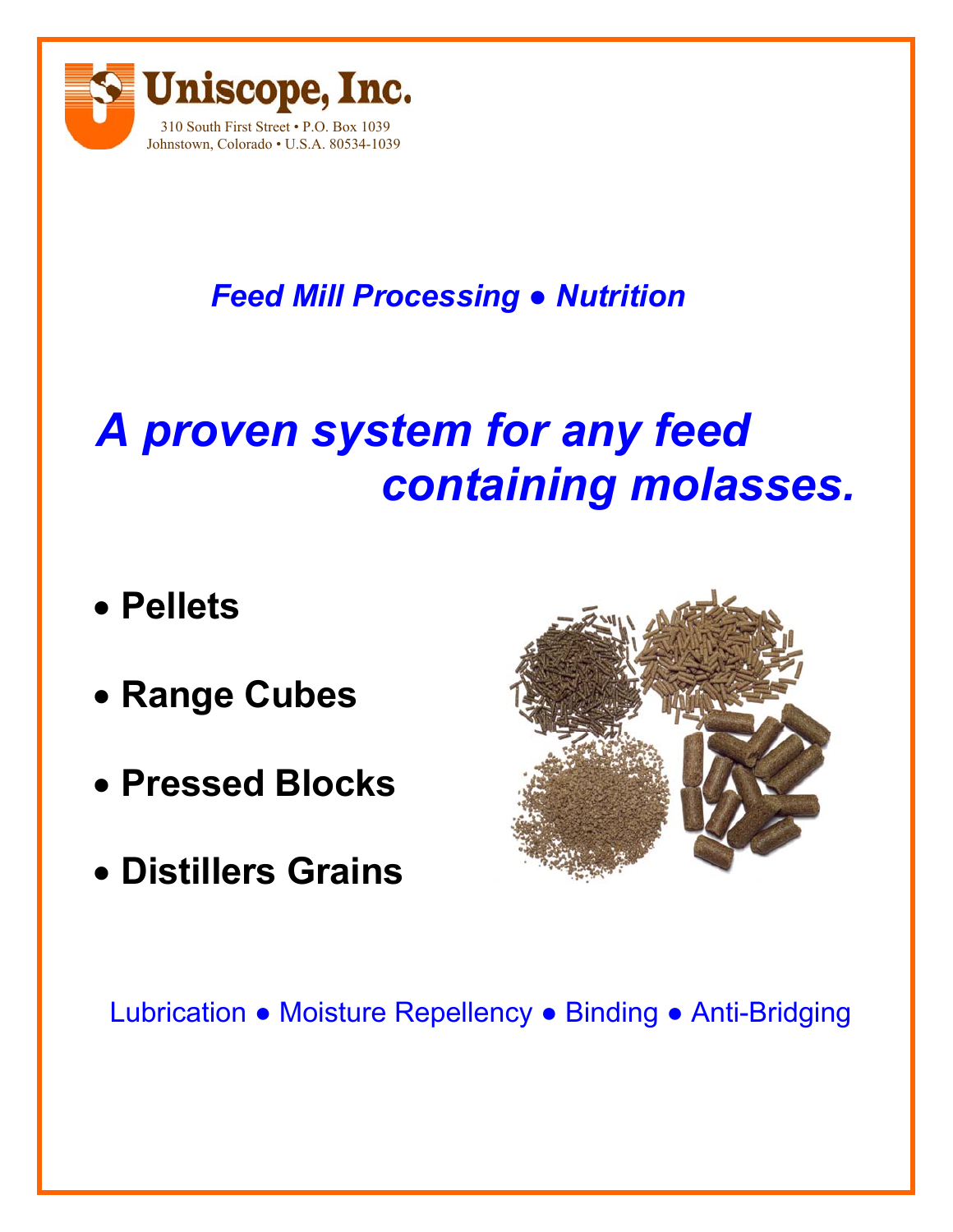# *Turn molasses… into a solid feed binder.*

**Molastik** is a binding agent designed especially for feeds containing molasses. It combines with molasses to firm it up and make pellets, cubes and blocks harder, more durable, and less susceptible to

swelling and cracking. This means fewer fines, less damage and happier customers.

#### *MOLASTIK: TO KEEP YOU'RE PRESSED BLOCKS FROM GOING SOFT*

**Molastik's** exceptional binding ability produces harder range blocks and improved weather resistance without hampering production. It contributes to a denser product that is more water repellent than products made with other binders. Further, **Molastik** allows the use of more molasses than normal without blocks going soft. **Molastik** also improves compression and reduces expansion cracks. Finally, Molastik darkens the finished feed for a "richer" look.



#### *RANGE CUBES*

Range cube formulations typically contain high amounts of low density, "fluffy" materials resulting in post-pellet swelling and cracking. In addition, they can be soft and break into smaller cubes with limited handling.

It is important to make a durable and long cube. This helps to ensure a product that will be readily accepted by the customer.

Molasses and **Molastik** are a good combination to help improve quality and reach production goals.

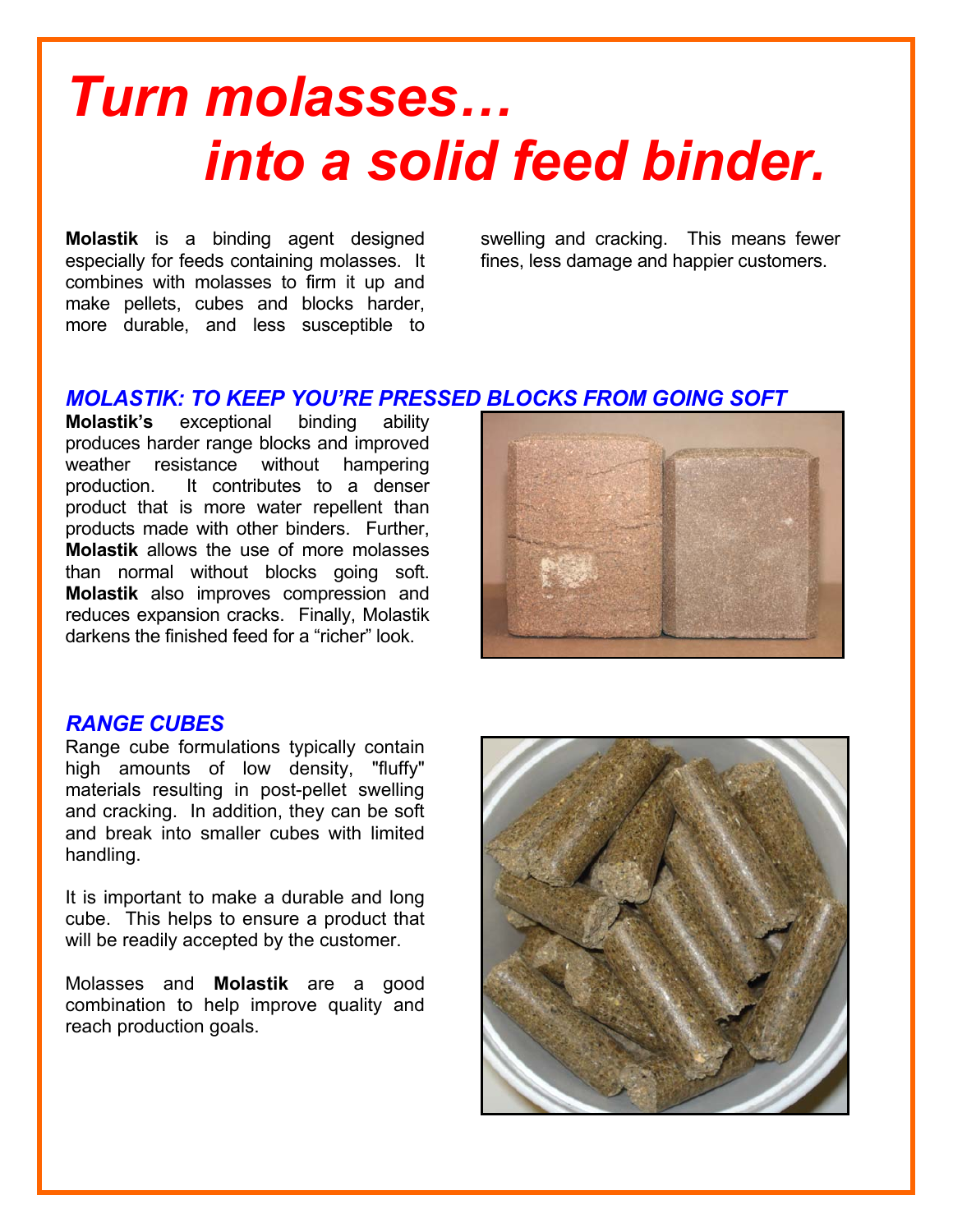#### *PELLETS*

**Molastik** is a great binder in pellets that contain 4-5% molasses. **Molastik** works in beef feeds, high fiber dairy feeds, horse feeds, sheep and goat feeds.

**Molastik** is also an excellent choice for improving moisture repellency in pre-mix pellets as it reduces pellet swelling and disintegration in textured feeds.

#### *DISTILLERS GRAINS*

Another option for feed mills using high levels of dried distillers grains is to use cane molasses at 5 to 7% in combination with **Molastik** at 5 to 8 lb per ton. **Molastik** will increase hardness and reduce fines of pellets or cubes.

#### *EFFICIENT, ECONOMICAL*

**Molastik** is a low cost, low inclusion product that combines efficiently with high inclusion liquid molasses to give you better binding, more economically. And since you use less **Molastik** when compared to high inclusion

#### *EASY TO USE*

No special operating procedure is required to use **Molastik**. Just add it to the mixer as one of the last dry ingredients and mix. If molasses is added in the mixer, add as the last ingredient before pelleting. Run the pellet mill or block press as it normally would for the formula.

The **Molastik** inclusion rate will depend on the molasses level in the formula and





binders, you save on handling problems, inventory space and warehouse costs. **Molastik** works best with cane molasses. See label for optimal molasses/**Molastik** inclusion levels.

typically, more molasses can be applied when using **Molastik**.

| Molasses     | <b>Molastik</b> |
|--------------|-----------------|
| level        | level/ton       |
| 3.0%2 lb     |                 |
| 4.0%3 lb     |                 |
| 5.0%3-4 lb   |                 |
| 7.5%4-6 lb   |                 |
| 10.0%5-8 lb  |                 |
| 12.0%6-10 lb |                 |

#### *A PROVEN SYSTEM FOR ANY FEED CONTAINING MOLASSES.*

In test after test, **Molastik** has proven its ability to help produce better pellets, cubes and blocks economically. Customers that use **Molastik** say it is the best binder they have tried.

For samples or additional technical bulletins like "Making a Better Range Cube", "Making a Better Pressed Block" and "Adding Molasses to Pelleted Feeds", contact Uniscope today.